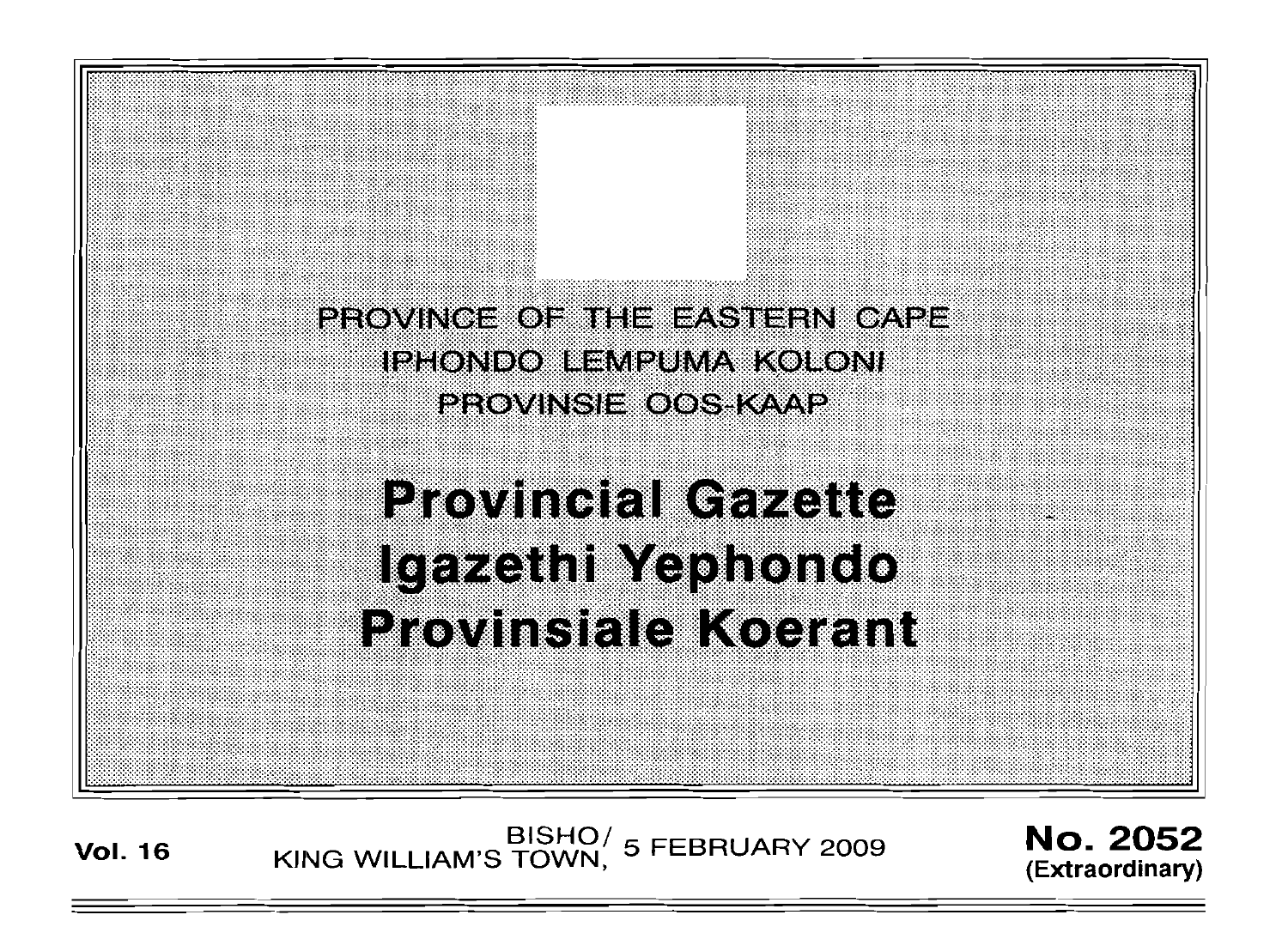| <b>CONTENTS · INHOUD</b> |  |  |  |
|--------------------------|--|--|--|
|--------------------------|--|--|--|

| No. |                                                                                                                | Page<br>No. | Gazette<br>No. |
|-----|----------------------------------------------------------------------------------------------------------------|-------------|----------------|
|     | <b>PROVINCIAL NOTICE</b>                                                                                       |             |                |
|     | 4 Constitution of the Republic of South Africa Act (108/1996): Intervention in the affairs of the Mnguma Local |             | 2052           |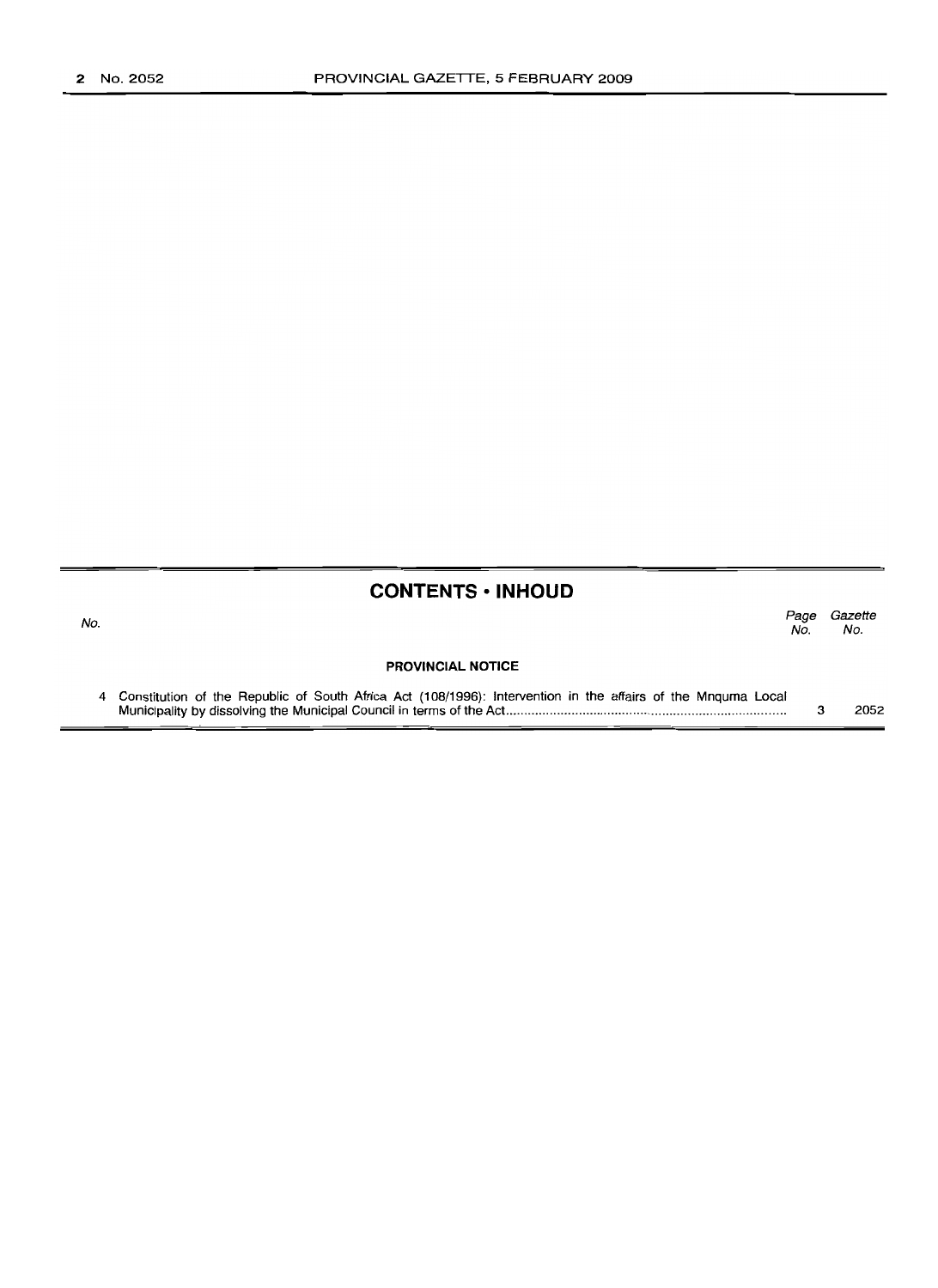# **PROVINCIAL NOTICE**

#### **No.4**

### **5 February 2009**

#### PROVINCE OF THE EASTERN CAPE

DEPARTMENT OF LOCAL GOVERNMENT AND TRADITIONAL AFFAIRS

INTERVENTION IN THE AFFAIRS OF THE MNOUMA LOCAL MUNICIPALITY IN TERMS OF SECTION 139 (1) (c) OF THE CONSTITUTION OF THE REPUBLIC OF SOUTH AFRICA, 1996 (ACT 108 OF 1996) (AS AMENDED)

I, THOKOZILE XASA, Member of the Executive Council responsible for Local Government in the Province of the Eastern Cape, duly authorized thereto by the Provincial Executive Council of the Eastern Cape to invoke on its behalf section 139 (1) (c) of the Constitution of the Republic of South Afrtea Act, 1996 (Act 108 of 1996), as amended, hereby intervene in the affairs of the Mnquma Local Municipality by dissolving the Municipal Council in terms of section 139 (1) (c) of the said Constitution with effect from a day 14 days from the date of receipt of this notice by the National Council of Provinces.

رمايشترمي

SIGNED: T. XASA MEMBER OF THE EXECUTIVE COUNCIL RESPONSIBLE FOR LOCAL **GOVERNMENT - PROVINCE OF THE EASTERN CAPE** 15 January 2009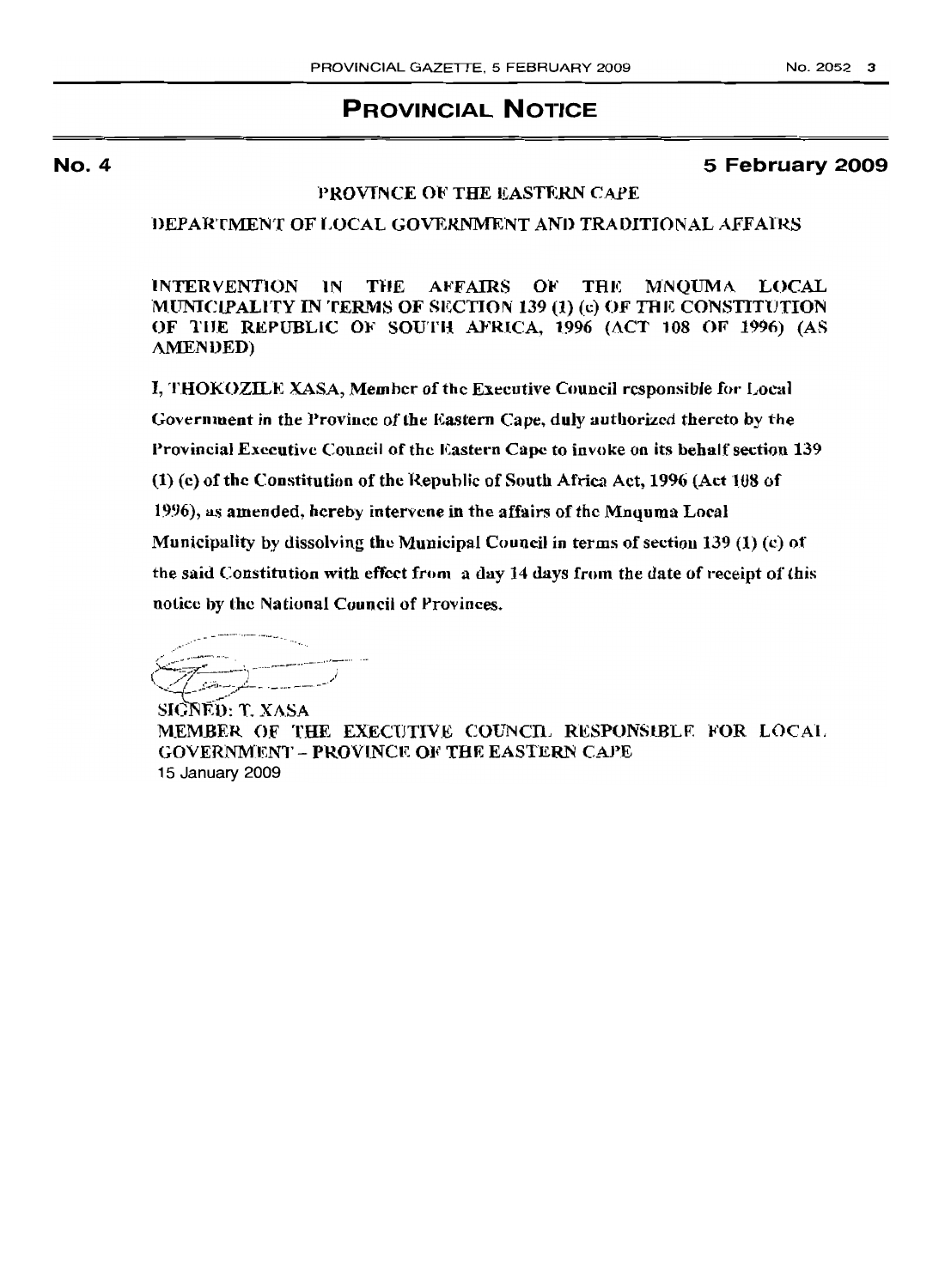### MNOUMA LOCAL MUNICIPALITY WAS ESTABLISHED IN TERMS OF MAP NO.17 PUBLJSllED IN THE PROVINCIAL GAZRTTE NO. 628 DATEn 07 AUGlJST 2000.

#### 1. CATEGORY

This municipality remains a Category B Municipality under Arnatholc District Municipality.

#### 2. TYPE

Mnquma Local Municipality remains a type as described in section 3 (d) of the Determination of Types of Municipality Act, 2000 (Act 5 of 2000(EC).

#### 3. BOUNDARIES

Mnquma Local Municipality's boundaries will remain the same as those indicated on Map No 17 published in the Provincial Gazette No. 628 dated 07 August 2000 and which comprise Butterworth, Nqamakwc and Centane,

#### 4. NAME

This municipality will retain its name and shall be called Mnquma Local Municipality.

#### 5. COUNCll,LORS

There are no councillors in Mnquma Local Municipality as this Privincial Gazette is dissolving the Municipal Council in terms of section 139 (1) (c) of the *Constitution of the Republic of South Africa,* 1996 (Act 108 of 1996) as amended.

#### 6. ADMINISTRATOR

An administrator will be appointed to perform the duties of the council on behalf or the Member of the Executive Council responsible for local government until a newly elected municipal council has been declared elected in order to provide for the continued functioning of the municipality in terms of section 139 (5) (b) of the Constitution, 1996 as amended.

#### 7. STAFF MATTERS

The dissolution of the council shall not in any way impede the operation of the municipality. The staff already under the employ of Mnquma Local Municipality shall continue to work under the same conditions of services.